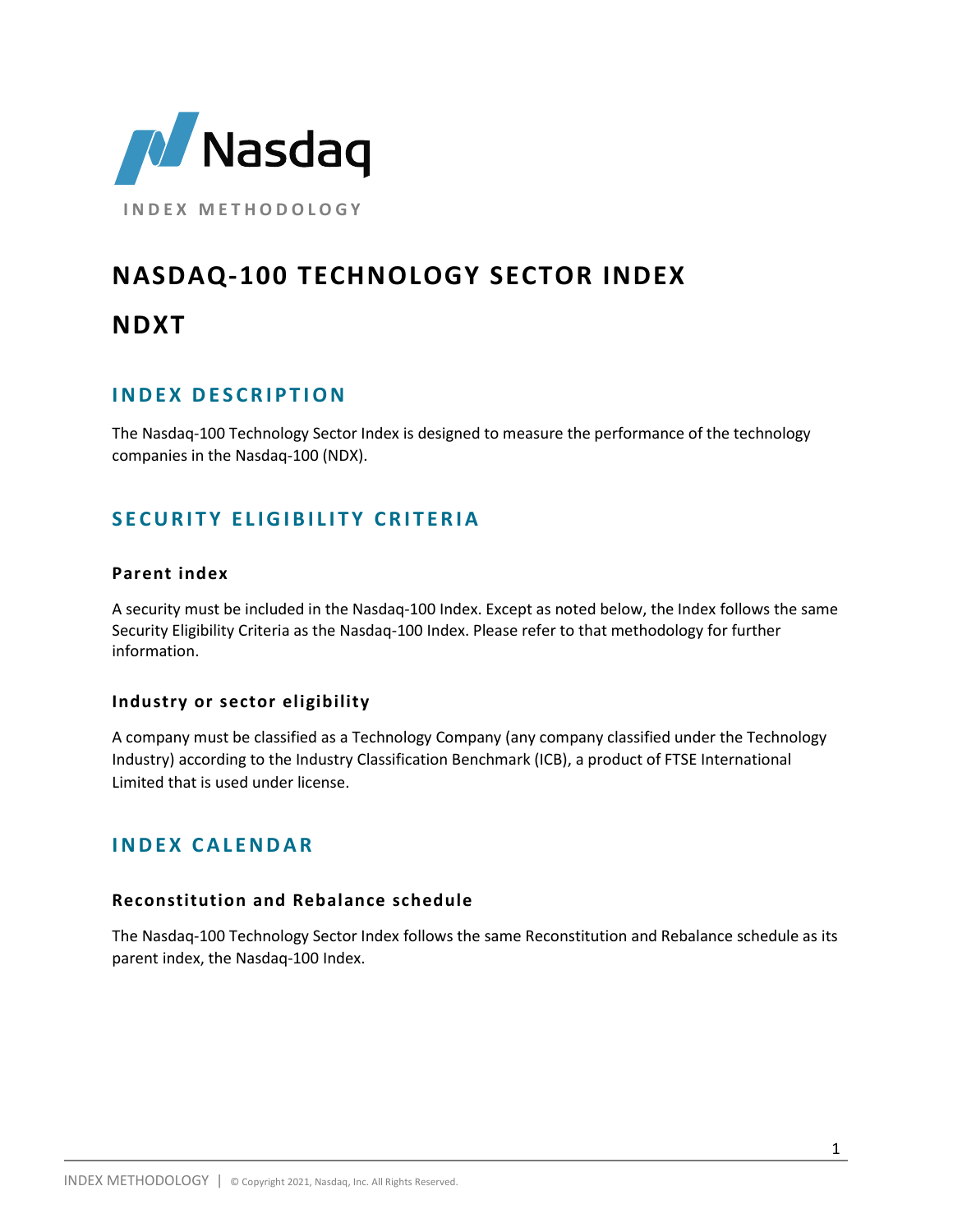## **Rebalance reference dates**

The Index Rebalance uses the Last Sale Prices as of the close of trading on the third Friday in March, June, September and December.

## **CONSTITUENT SELECTION**

#### **Constituent selection process**

All securities that meet the applicable Security Eligibility Criteria are included in the Index.

## **CONSTITUENT WEIGHTING**

#### **Constituent weighting scheme**

The Index is an equal-weighted index.

#### **Constituent weighting process**

The Index is rebalanced quarterly such that all issuers within the Index are assigned an equal Index market value. For issuers represented by multiple securities, those issuers' Index market values are equally apportioned across their respective Index Securities.

Index Shares are calculated by dividing each Index Security's resulting Index market value by its Last Sale Price.

For additional information about index weighting, see **Nasdaq Standard Index Weight Adjustment Guidelines**.

## **I N D E X M A I N T E N A N C E**

## **Deletion policy**

If a component of the Nasdaq-100 Technology Sector Index is removed from the Nasdaq-100 Index for any reason, it is also removed from the Nasdaq-100 Technology Sector Index at the same time.

## **Replacement policy**

When a component of the Nasdaq-100 Index that is classified as Technology according to ICB is removed from the Nasdaq-100 Index, it is also removed from the Nasdaq-100 Technology Sector Index. As such, if the replacement company being added to the Nasdaq-100 Index is classified as Technology according to ICB, it is added to the Nasdaq-100 Technology Sector Index and will assume the weight of the removed company on the Index effective date.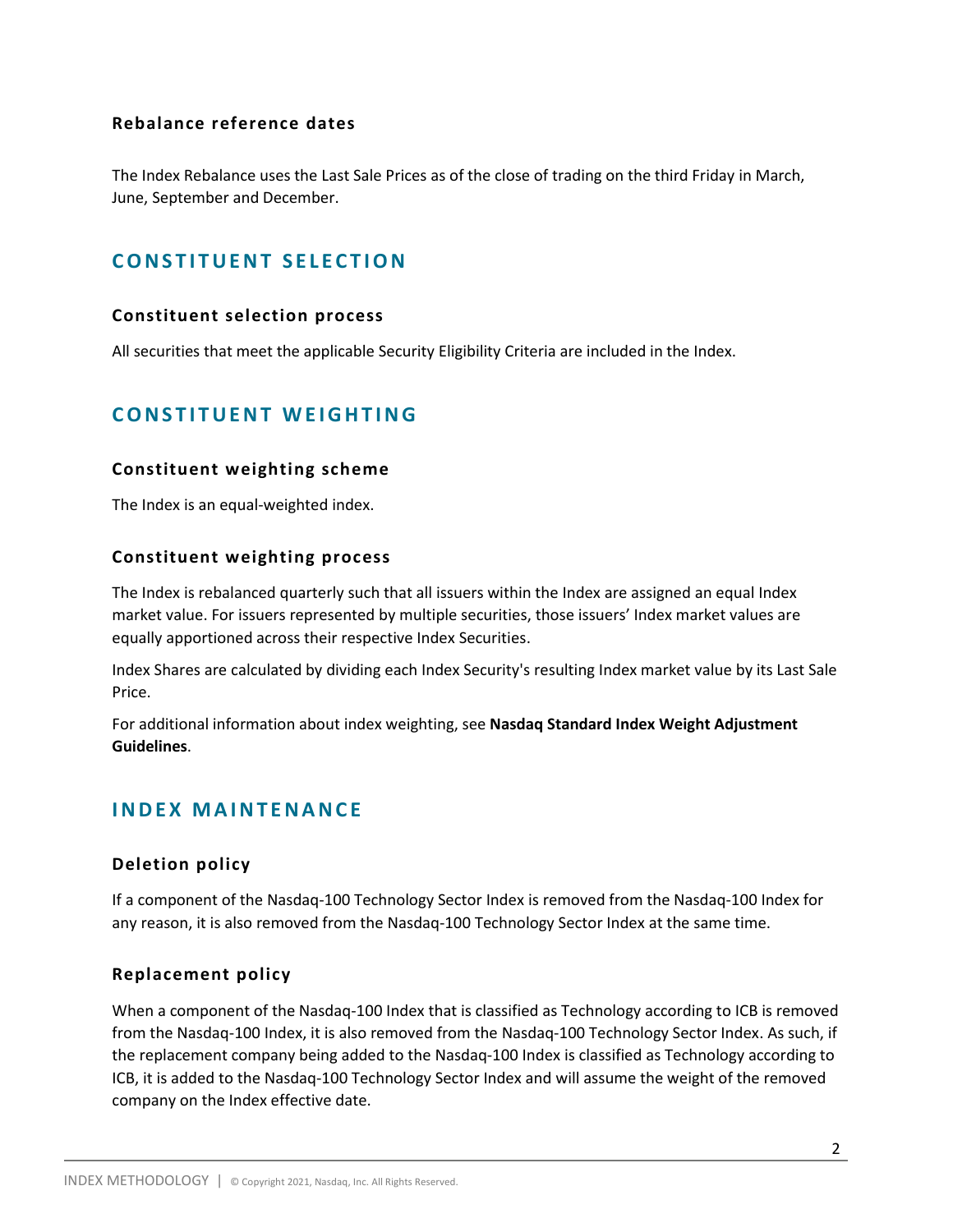When a component of the Nasdaq-100 Index that is not classified as Technology according to ICB is removed and the replacement company being added to the Nasdaq-100 Index is classified as Technology according to ICB, the replacement company is considered for addition to the Nasdaq-100 Technology Sector Index at the next quarterly Rebalance.

When a component of the Nasdaq-100 Index that is classified as Technology according to ICB is removed from the Nasdaq-100 Index and the replacement company being added to the Nasdaq-100 Index is not classified as Technology according to ICB, the company is removed from the Nasdaq-100 Technology Sector Index and the divisor of the Nasdaq-100 Technology Sector Index is adjusted to ensure Index continuity.

## **Additions Policy**

If a security is added to the Nasdaq-100 Index for any reason, it may be added to the **Nasdaq-100 Technology Sector Index** at the same time.

## **Corporate actions**

In the interim periods between scheduled index reconstitution and rebalance events, individual Index securities may be the subject to a variety of corporate actions and events that require maintenance and adjustments to the Index. Specific treatment of each type of corporate action or event is described in the **Nasdaq Corporate Actions and Events Manual – Equities**, which is incorporated herein by reference.

In certain cases, corporate actions and events are handled according to the weighting scheme or other index construction techniques employed. Wherever alternate methods are described, the Index will follow the "Non-Market Cap Corporate Action Method."

## **Index share adjustments**

Other than as a direct result of corporate actions, the index does not normally experience share adjustments between scheduled index rebalance and reconstitution events.

## **A D D I T I O N A L I N F O R M A T I O N**

## **Announcements**

Nasdaq announces Index-related information via the Nasdaq Global Index Watch (GIW) website at http://indexes.nasdaqomx.com.

For more information on the general Index Announcement procedures, please refer to the **Nasdaq Index Methodology Guide**.

## **Holiday schedules**

The Indexes are calculated Monday through Friday, except on days when the Nasdaq exchange is closed.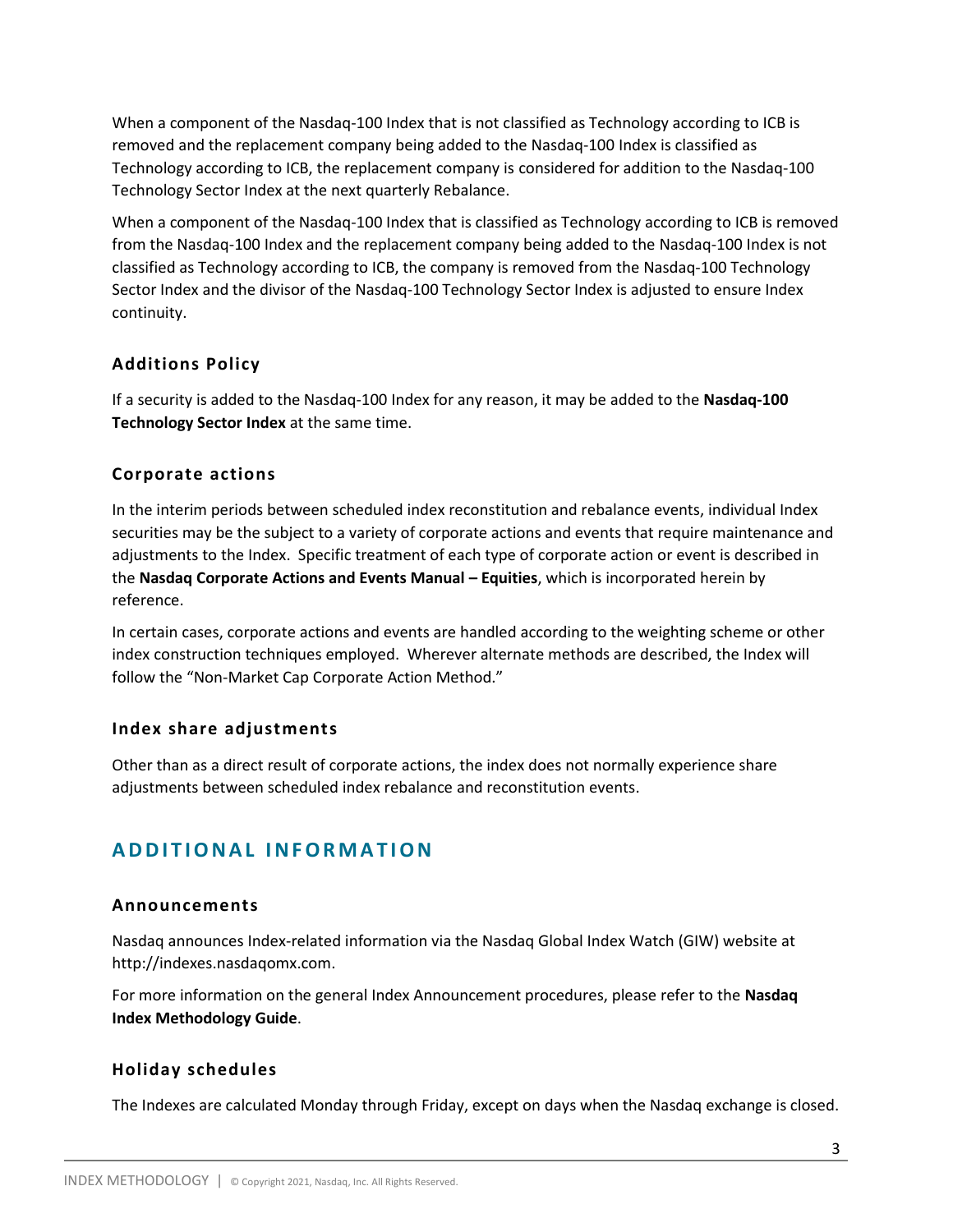## **Unexpected market closures**

For information on Unexpected Market Closures, please refer to the **Nasdaq Index Methodology Guide**.

## **Calculation types**

For information on the Index calculation types as well as the mathematical approach used to calculate the Index(es), please refer to the **Calculation Manual – Equities & Commodities**.

## **Recalculation and restatement policy**

For information on the Recalculation and Restatement Policy, please refer to the **Nasdaq Index Recalculation Policy**.

## **Data sources**

For information on data sources, please refer to the **Nasdaq Index Methodology Guide**.

## **Contact information**

For any questions regarding an Index, please contact the Nasdaq Index Client Services team at indexservices@nasdaq.com.

## **Index dissemination**

Index values and weightings information are available through Nasdaq Global Index Watch (GIW) website at https://indexes.nasdaqomx.com/ as well as the Nasdaq Global Index FlexFile Delivery Service (GIFFD) and Global Index Dissemination Services (GIDS). Similar to the GIDS offerings, Genium Consolidated Feed (GCF) provides real-time Index values and weightings for the Nordic Indexes.

For more detailed information regarding Index Dissemination, see the **Nasdaq Index Methodology Guide**.

## **Index calculation and dissemination schedule**

The Indexes are calculated during the trading day based on the Last Sale Price and are disseminated once per second from 09:30:01 to 17:16:00 ET. The closing value of the indexes may change up until 17:15:00 ET due to corrections to the Last Sale Price of the Index Securities.

## **Website**

For further information, please refer to Nasdaq GIW website at https://indexes.nasdaqomx.com/.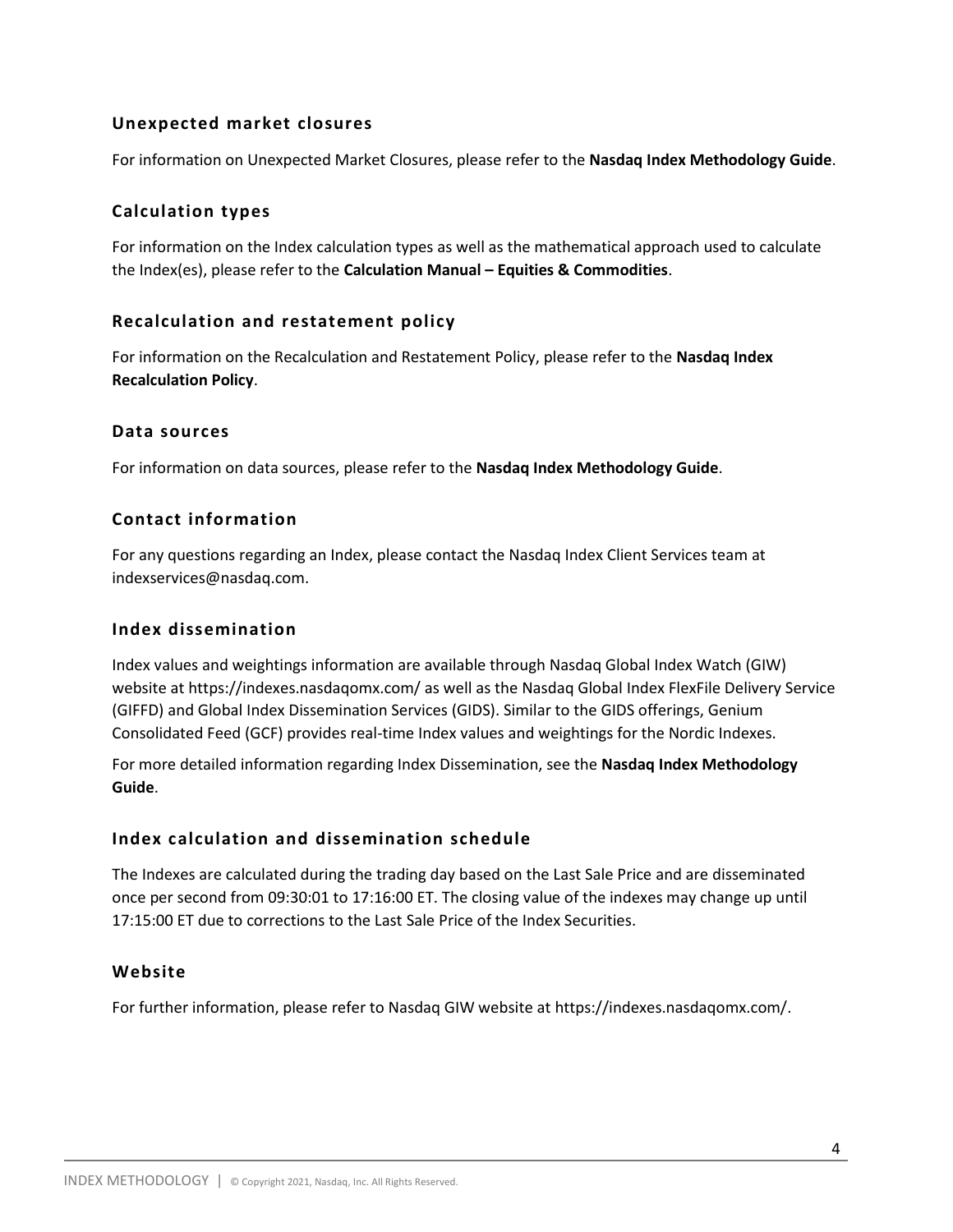#### **FTP and dissemination service**

Index values and weightings are available via FTP on the Nasdaq Global Indexes FlexFile Delivery Service (GIFFD). Index values are available via Nasdaq's Global Index Dissemination Services (GIDS).

## **G O V E R N A N C E**

#### **Index governance**

All Nasdaq Indexes follow the same governance structure. For a detailed list of this information, please see the **Nasdaq Index Methodology Guide.**

#### **Nasdaq Index Management Committee**

The Nasdaq Index Management Committee approves all new Index Methodologies. This committee is comprised of full-time professional members of Nasdaq. The committee meets regularly, and reviews items including, but not limited to, pending corporate actions that may affect Index constituents, statistics comparing the composition of the indexes to the market, companies that are being considered as candidates for addition to an Index, and any significant market events.

For a detailed overview of the Index Management Committee, please see the **Nasdaq Index Methodology Guide**.

## **Internal reviews of methodology**

For a detailed description on internal reviews of the Methodology, please see the **Nasdaq Index Methodology Guide**.

## **Communication with stakeholders and consultations**

For a detailed description on Consultations and Communications with Stakeholders, please see the **Nasdaq Index Methodology Guide**.

#### **Index cessation**

Nasdaq has a documented procedure that is followed for Index Cessation that includes termination/retirement of an Index or Index Family.

For more information, please refer to the **Nasdaq Index Cessation Policy**.

## **Discretionary adjustment**

This Index Methodology was created by Nasdaq to achieve the aforementioned objective of measuring the underlying purpose of each Index governed by this methodology document. Any deviations from this methodology are made in the sole judgment and discretion of Nasdaq so that the Index continues to achieve its objective.